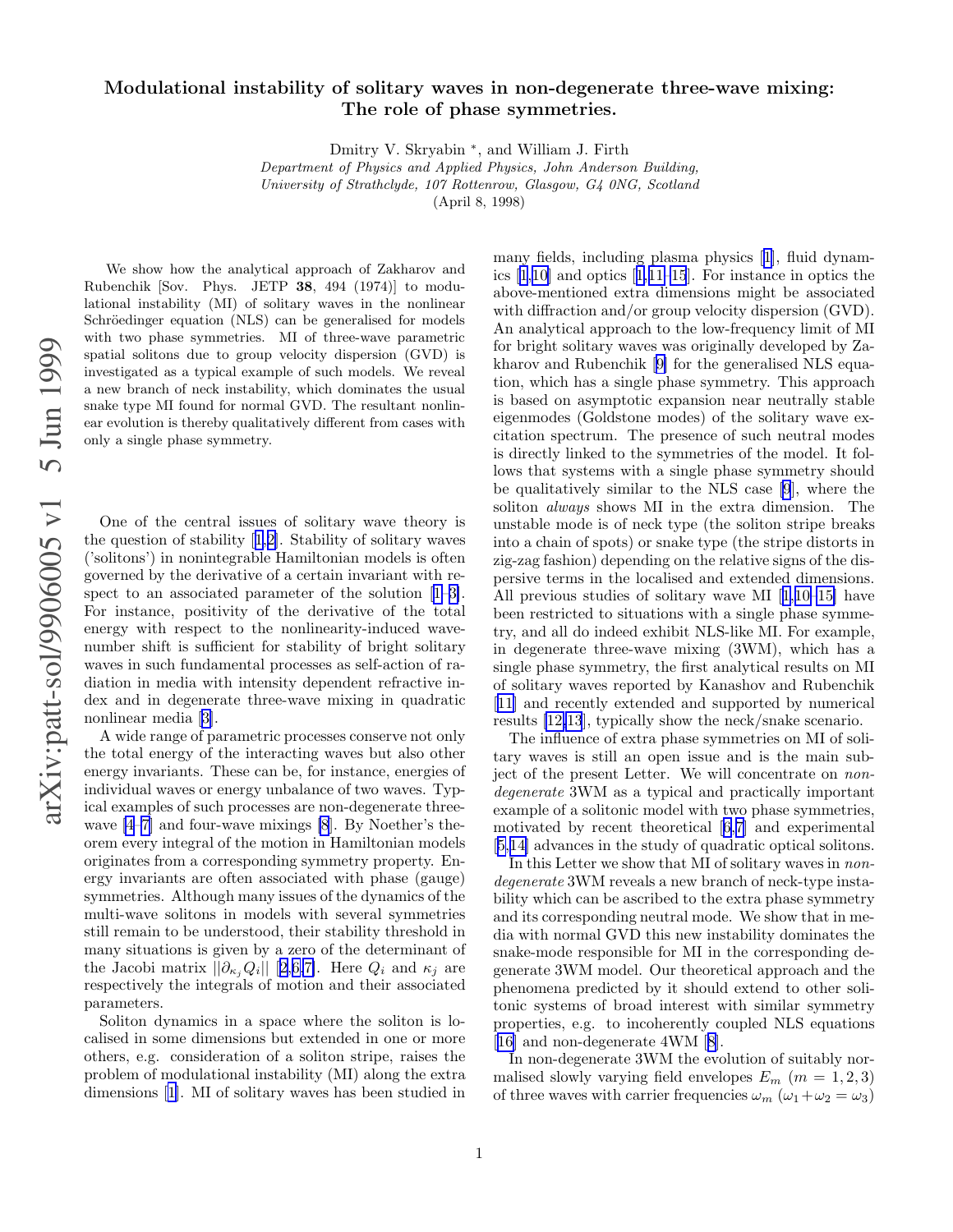propagating in a dispersive and diffractive quadratic nonlinear medium can be modeled [\[4–7](#page-2-0)] by the following system of dimensionless equations:

$$
i\partial_z E_1 + \alpha_1 \partial_x^2 E_1 + \gamma_1 \partial_t^2 E_1 + E_2^* E_3 = 0,
$$
  
\n
$$
i\partial_z E_2 + \alpha_2 \partial_x^2 E_2 + \gamma_2 \partial_t^2 E_2 + E_1^* E_3 = 0,
$$
  
\n
$$
i\partial_z E_3 + \alpha_3 \partial_x^2 E_3 + \gamma_3 \partial_t^2 E_3 + E_1 E_2 = \beta E_3.
$$
\n(1)

Transverse x, longitudinal z and retarded time t coordinates are respectively measured in units of a suitable beam width, diffraction length and GVD parameter. The  $\alpha_m$  and  $\gamma_m$  are diffraction and dispersion coefficients referred to these scales, and the wave-vector mismatch is characterised by  $\beta$ . We neglect spatial and temporal walk-off effects, implicitly assuming that either their spatial and temporal scales are much longer than those associated with diffraction and GVD, or that walkoff is compensated by special techniques, as in recent experiments on temporal solitons in degenerate 3WM [[17\]](#page-2-0). Henceforth we make the experimentally appropriate choice  $\alpha_{1,2} = 2\alpha_3 = 0.5$ . We also assume all  $\gamma_m$  either negative (normal GVD) or positive (anomalous GVD), leaving the case of mixed dispersion for future work. For the sake of simplicity we have restricted our model to one transverse dimension, as in a planar waveguide.

Suppressing the time derivatives for the moment, Eqs. (1) have a family of non-diffracting solitonic solutions  $E_m = A_m(x)e^{i(\kappa_m z + \phi_m)}$ , where the  $A_m$  are real,  $\kappa_{1,2} =$  $\kappa \pm \delta$  are positive parameters,  $\kappa_3 = 2\kappa > -\beta$  and  $\phi_{1,2} = \varphi \pm \psi$ ,  $\phi_3 = 2\varphi$ , where  $\varphi$  and  $\psi$  are arbitrary real constants. In general functions  $A_m(x)$  must be found numerically or approximated variationally [\[6](#page-2-0),[7\]](#page-2-0). The free choice of  $\varphi$  and  $\psi$  implies two phase (gauge) symmetries, which by Noether's theorem leads to two conserved quantities. These are the total energy  $Q = Q_1 + Q_2 + 2Q_3$ , and energy unbalance  $Q_u = Q_1 - Q_2$ , or equivalent combinations of the  $Q_m = \int dx |E_m|^2$ . Note that the degenerate case forces  $E_1 = E_2$ , and thus  $\psi = 0$ , which suppresses one phase symmetry.

Our primary aim here is to study temporal MI due to GVD of these spatial solitons. This is most interesting and important when they are spatially stable. Their stability against purely spatial perturbations has been studied[[6,7\]](#page-2-0), yielding a stability boundary which in our notation is given by  $\partial_{\delta}Q\partial_{\kappa}Q_u = \partial_{\kappa}Q\partial_{\delta}Q_u$ . Spatially stable domain is in fact almost the entire domain of soliton existence, excluding only a small range of  $\kappa$ ,  $\delta$  values with  $\beta < 0$  [\[6](#page-2-0),[7\]](#page-2-0). Close to this region there is also a small domain of bistability[[6](#page-2-0)]. Therefore the existence and nature of temporal MI is the important question for almost all parameter values, and in particular for the entire half-space with  $\beta \geq 0$ .

To study MI due to GVD we seek solutions of Eqs. (1) in the form of spatial solitons weakly modulated in time at frequency  $\Omega \geq 0$ :  $E_m = (A_m(x) +$  $(V_m(x, z) + iW_m(x, z)) \cos \Omega t e^{i(\kappa_m z + \phi_m)}$ . Setting  $V_m =$  $v_m e^{\lambda z}$ ,  $W_m = w_m e^{\lambda z}$ , we obtain two eigenvalue problems  $\hat{L}_-\hat{L}_+\vec{v} = \lambda^2\vec{v}$  and  $\hat{L}_+\hat{L}_-\vec{w} = \lambda^2\vec{w}$ , where  $\vec{v} =$ 

 $(v_1, v_2, v_3)^T$ ,  $\vec{w} = (w_1, w_2, w_3)^T$  and

$$
\hat{L}_{\pm} = \begin{bmatrix} \pm \hat{L}_1 & A_3 & \pm A_2 \\ A_3 & \pm \hat{L}_2 & \pm A_1 \\ \pm A_2 & \pm A_1 & \pm \hat{L}_3 \end{bmatrix},
$$

 $\hat{L}_m = \alpha_m \partial_x^2 - \gamma_m \Omega^2 - \xi_m$ , where  $\xi_{1,2} = \kappa \pm \delta$  and  $\xi_3 = \frac{\omega_m \omega_m}{\omega_m}$  $2\kappa + \beta$ . Note that  $\hat{L}_\pm$  are self-adjoint, so  $\hat{L}_-\hat{L}_+$  and  $\tilde{L}_+ \tilde{L}_-$  are adjoint operators with identical spectra. It is thus enough to consider the spectrum of one of these operators, e.g.  $\hat{L}_+\hat{L}_-$ . We are particularly interested in the discrete spectrum, with eigenfunctions exponentially decaying at  $x \to \pm \infty$ .

In general the stability problem can only be solved numerically, but for small absolute values of  $\lambda$  we can obtain some analytical results. Our two phase symmetries, plus the Galilean one, generate three neutrally stable  $(\lambda = 0)$  eigenmodes of  $\hat{L}_+ \hat{L}_-$  at  $\Omega = 0$ . These are:  $\vec{w}_{\varphi} = (A_1, A_2, 2A_3)^T$ ,  $\vec{w}_{\psi} = (A_1, -A_2, 0)^T$ ,  $\vec{w}_x =$  $(xA_1, xA_2, 2xA_3)^T$ . Assuming that  $\Omega \ll 1$  we can express  $\vec{w}$  as a linear combination of  $\vec{w}_{\varphi}, \vec{w}_{\psi}, \vec{w}_x$  and then use an asymptotic approach to find eigenvectors and corresponding eigenvalues. This approach can be applied only if all other eigenmodes have eigenvalues obeying the condition  $|\lambda| > \Omega$ . In practice this only excludes a small neighborhood of the spatial stability boundary discussed above.

Three eigenvalue pairs  $\pm \lambda$  are obtained from solvability conditions of the first order problems. One, associated with the asymmetric eigenvector  $\vec{w}_x$ , obeys

$$
\lambda_x^2 \simeq -\frac{2\Omega^2}{Q} \int dx \sum_{m=1}^3 \gamma_m (\partial_x A_m)^2.
$$
 (2)

Clearly the asymmetric mode is unstable for normal GVD, which corresponds to the snake instabilities found in NLS [\[9](#page-2-0),[10\]](#page-2-0) and degenerate 3WM [\[11,12](#page-2-0)] models.

The other two eigenvalue pairs are associated with linear combinations of the spatially symmetric vectors  $C_{\varphi}\vec{w}_{\varphi}+C_{\psi}\vec{w}_{\psi}$ , and thus with neck-type instabilities. They are the roots of

$$
a\lambda^4 + b\Omega^2\lambda^2 + c\Omega^4 = 0,\t\t(3)
$$

where  $a = (\partial_{\delta}Q\partial_{\kappa}Q_u - \partial_{\kappa}Q\partial_{\delta}Q_u)/2$ ,  $b = \partial_{\kappa}Q(\gamma_1Q_1 + \gamma_2Q_0)$  $\gamma_2Q_2$ ) +  $\partial_{\delta}Q_u(\gamma_1Q_1 + \gamma_2Q_2 + 4\gamma_3Q_3)$  +  $(\partial_{\kappa}Q_u$  +  $\partial_{\delta}Q$ )( $\gamma_2Q_2-\gamma_1Q_1$ ), and  $c = -8(\gamma_1\gamma_2Q_1Q_2+\gamma_2\gamma_3Q_2Q_3 +$  $\gamma_1 \gamma_3 Q_1 Q_3$ . These expressions are quite complicated, but yield some important general results. Clearly c is negative when all  $\gamma_m$  of the same sign. Since  $a > 0$  throughout the spatially monostable domain, it follows that the two roots  $\lambda^2$  are always real and of opposite sign, so that there is always an unstable neck-type mode. Thus we establish coexistence and competition of neck and snake instabilities for normal GVD. This is a novel feature of the present model, quite different from previous analytical results for NLS[[9](#page-2-0),[10\]](#page-2-0) and degenerate 3WM[[11](#page-2-0),[12\]](#page-2-0),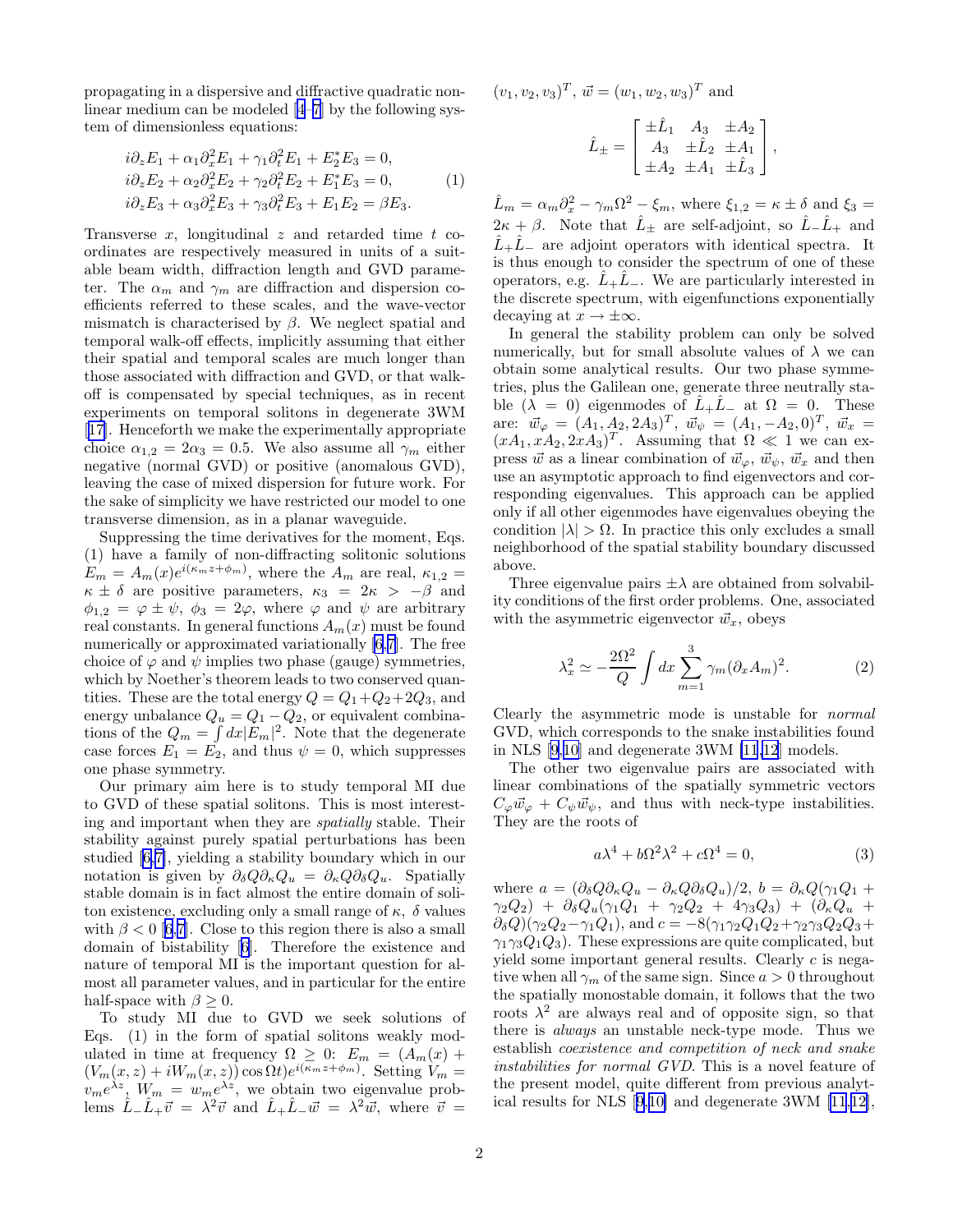<span id="page-2-0"></span>where the snake instability is the only one for normal GVD. This is because only one symmetric neutral mode exists in models with a single phase symmetry, and it generates instability only for anomalous GVD. In nondegenerate 3WM there are two neck modes, one stable for normal GVD and unstable for anomalous GVD, and vice versa, since b is odd in the  $\gamma_m$ .

Simple analytic expressions for growth rates of these neck modes can be obtained in several special cases, e.g. in the case of second harmonic generation  $(\omega_1 = \omega_2)$ . Setting  $\gamma_1 = \gamma_2$  and  $\delta = 0$  (readily achieved in experiment [5]) the two eigenmodes have either  $C_{\varphi} = 0$  or  $C_{\psi} = 0$ , with eigenvalues

$$
\lambda_{\psi}^{2} \simeq 2\gamma_{1}\Omega^{2}\frac{Q_{1}}{\partial_{\delta}Q_{1}}, \quad \lambda_{\varphi}^{2} \simeq \frac{4\Omega^{2}}{\partial_{\kappa}Q}(\gamma_{1}Q_{1} + 2\gamma_{3}Q_{3}). \quad (4)
$$

For  $\delta = 0$ ,  $\partial_{\kappa} Q$  is positive and  $\partial_{\delta} Q_1$  is negative in the spatially monostable domain. Thus the novel neck instability for  $\gamma_1 < 0$  can be directly attributed to the gauge symmetry in the differential phase  $\psi$  and its associated neutral mode  $\vec{w}_{\psi}$ . On the other hand  $\lambda_{\varphi}$  is associated with the usual neck MI for anomalous GVD in models with a single gauge symmetry [9–13]. The expression for  $\lambda_{\psi}^{2}$  holds also (when  $Q_{u} = 0$ ) for other solitonic models with a differential phase symmetry. Note, however, that  $\partial_{\delta}Q_1$  can generally have either sign, leading to instability with either normal or anomalous GVD.

Solving the eigenvalue problem numerically, we find that in low-frequency limit the instability growth rates precisely match those predicted by our perturbation theory, see Fig. 1(a), (b). As  $\Omega$  is increased each MI gain curve reaches a maximum and then decreases. A typical example of the maximal MI growth rate vs  $\beta$  is presented in Fig. 1(c). Similar plots for  $Q_u \neq 0$  and across wide range of  $\gamma_m$  values show the same behaviour [18]. Thus we conclude that for normal GVD the new neck instability strongly dominates the snake one. Note that its growth rate is maximised, as Fig.  $1(a)$ , (b) illustrate, for  $Q_u = 0$ . For normal GVD the unstable eigenfunctions become weakly confined and develop oscillating tails as  $\Omega$  increases. Because this increases computer demand, we have plotted growth rates in Fig. 1(a) only for  $\Omega$  values corresponding to well-localised eigenmodes. Physically, broader eigenmodes have weaker overlap with the soliton, and hence lesser gain.

Spatial profiles of the symmetric eigenfunctions at maximum gain  $(\Omega = \Omega_{max})$  are presented in Fig. 2. Despite this being well beyond the perturbative limit in which expressions (4) apply, the novel neck MI eigenmode still has qualitatively the same form as  $\vec{w}_\psi$ , i.e.  $w_1 = -w_2, w_3 = 0$ , indicating that the  $\psi$  phase symmetry underlies the instability through the whole range of Ω. Similarly, the ustable neck mode for anomalous GVD is evidently associated with the  $\varphi$  symmetry.

To test our linear stability analysis and study the nonlinear evolution we performed an extensive series of computer simulations of the system (1) with initial conditions in form of a soliton stripe perturbed by spatio-temporal white noise of order 1%. Typical simulation results are presented in Fig. 3 and they fully support our predictions. We chose the size of the computational window in the time domain to be  $18\pi/\Omega_{max}$ , and the initial soliton stripe rapidly develops nine humps, in accord with the stability analysis. During further evolution the modulated stripe forms into a train of pulses which either spread (normal GVD) or form a persistent chain of threewave optical bullets (anomalous GVD). Due to the initial noise, modes from a band of frequencies close to  $\Omega_{max}$  are able to grow and compete, and hence the modulations in Fig. 3 are somewhat irregular.

A striking difference between Figs. 3(a,c) is that the initially imposed translational symmetry of the solitary stripe along the time dimension is broken in different ways. For normal GVD interleaved intensity peaks of  $E_1$  and  $E_2$  are formed, while for anomalous GVD the intensity peaks coincide. (Each amplitude is modulated with period  $\simeq 2\pi/\Omega_{max}$ .

This difference is directly related with the spatial form of the most unstable eigenvectors. In the case of normal GVD  $w_1$  and  $w_2$  are out of phase and  $w_3 = 0$ , see Fig. 2(a), leading to the interleaving. Since  $E_1E_2$ drives  $E_3$ , the intensity profile of the second harmonic becomes modulated with period  $\pi/\Omega_{max}$ , see Fig. 3(a<sub>3</sub>). Because the overlap of the three fields is diminished by this evolution, mutual trapping becomes impossible and the whole structure eventually spreads through diffraction and dispersion, see Fig. 3(b). For anomalous GVD, all three components of most unstable eigenvector are in phase, see Fig. 2(b), and thus all three intensities become modulated with the same temporal period, see Fig.  $3$  (c<sub>1</sub>), (c<sub>2</sub>), (c<sub>3</sub>). This provides conditions for mutual self-trapping of the filaments, see Fig. 3(d).

The predicted instabilities can be experimentally observed in a nonlinear material longer than the MI gain length  $l_g \sim \lambda^{-1}$  and with pulse width order of several  $2\pi/\Omega_{max}$  or more. Following Ref. [12], typical values for KTP  $l_g \sim 1$ cm and  $2\pi/\Omega_{max} \sim 10^{-12} s$ . Fig. 1(c) shows that the new neck instability has the highest gain and is thus most easily observable. Artificially birefrigent semiconductor materials, which are highly nonlinear, seem quite promising, based on a recent experiments on 3WM [19]. Waveguides containing Bragg structures might be very suitable for observation of the MI phenomena predicted here because of their large and controllable dispersion [20].

In summary, we have analysed and described dispersive MI of spatial solitons due to non-degenerate 3WM. Using this model as a typical example we generalised a previous analytical approach to MI [9] to models with two phase symmetries. We found that the extra neutral mode associated with the additional phase symmetry gives rise to a new branch of MI. This is symmetric (of neck type), and is found to dominate the asymmetric (snake) instability which is the only MI for normal GVD in systems possessing just one phase symmetry. This result enables a new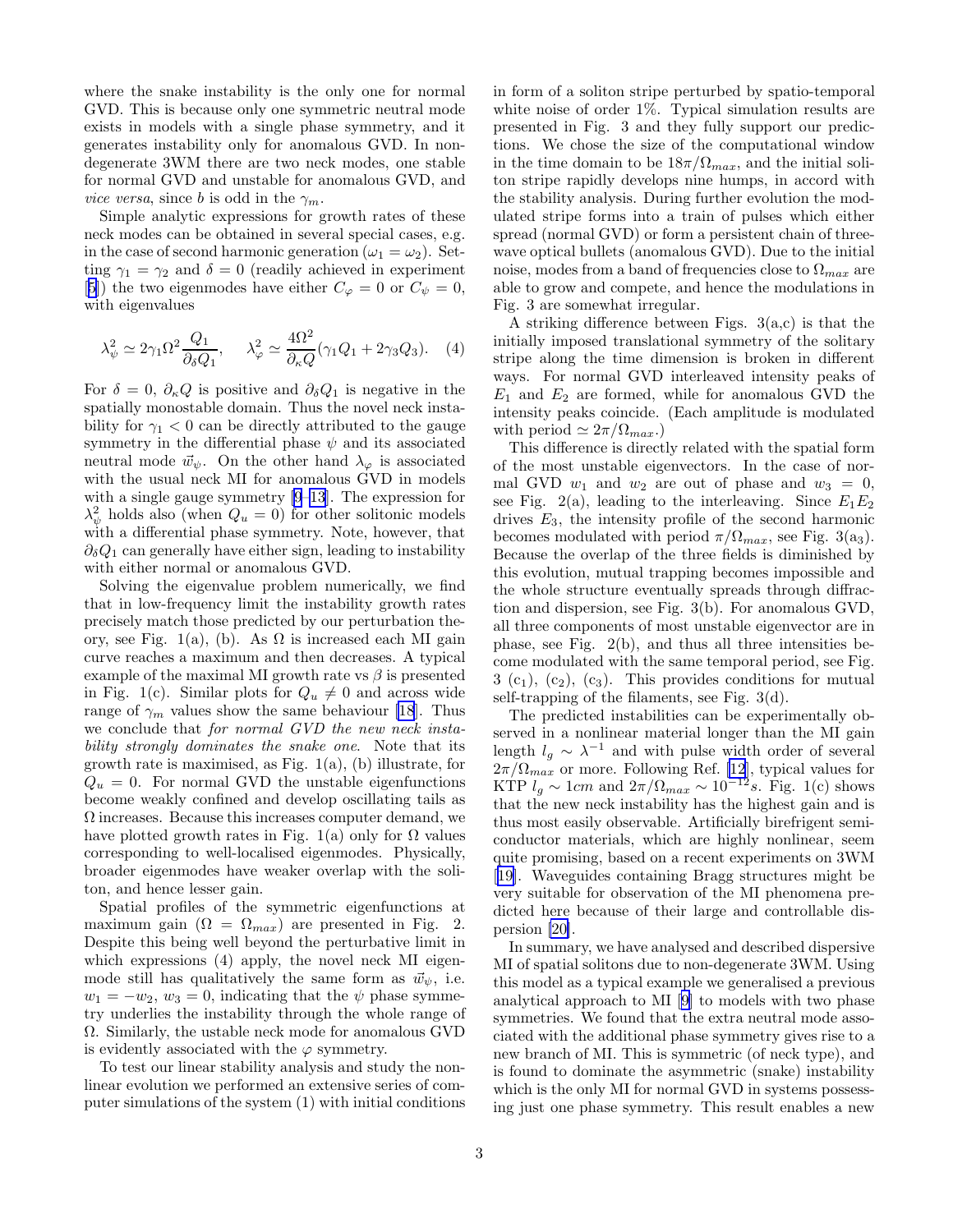understanding of the dynamics of multi-component solitary waves in terms of their phase symmetry properties. The MI phenomena which we have described for 3WM are likely to be generic in other solitonic and nonlinear wave models with two phase symmetries.

This work was partially supported by EPSRC grant GR/L 27916.

- [1] E. Kuznetsov, A. Rubenchik, and V. Zakharov, Phys. Rep. 142, 103 (1986).
- [2] V.G. Makhankov, Y.P. Rybakov, and V.I. Sanyuk, Physics-Uspekhi 37, 113 (1994).
- [3] M.G. Vakhitov and A.A. Kolokolov, Sov. Radiophys. **16**, 783 (1973); D.E. Pelinovsky, A.V. Buryak, and Y.A. Kivshar, Phys. Rev. Lett. 75, 591 (1995).
- [4] Y.N. Karamzin and A.P. Sukhorukov, Sov. Phys. JETP 41, 414 (1976).
- [5] W.E. Torruelas *et al.*, Phys. Rev. Lett. **74**, 5036 (1995); R.A. Fuerst et al., Opt. Lett. 22, 1748 (1997).
- [6] A.V. Buryak, Y.S. Kivshar, and S. Trillo, Phys. Rev. Lett. 77, 5212 (1997); J. Opt. Soc. Am. B 14, 3110 (1997).
- [7] U. Peschel et al., Phys. Rev. E 55, 7704 (1997); D. Mihalache *et al.*, Phys. Rev. E **56**, R6249 (1997).
- [8] P.B. Lundquist, D.R. Andersen, and Y.S. Kivshar, Phys. Rev. E, 57, 3551 (1998) and refs. therein.
- [9] V.E. Zakharov and A.M. Rubenchik, Sov. Phys. JETP 38, 494 (1974).
- [10] B.I. Cohen, K.M. Watson, and B.J. West, Phys. Fluids 19, 345 (1976); P.A.E.M. Janssen and J.J. Rasmussen, Phys. Fluids 26, 1279 (1983).
- [11] A.A. Kanashov and A.M. Rubenchik, Physica D 4, 122 (1981).
- [12] A. De Rossi *et al.*, Phys. Rev. E **56**, R4959 (1997).
- [13] D.V. Skryabin and W.J. Firth, Opt. Commun. 148, 79 (1998); D.-M. Baboiu and G.I. Stegeman, Opt. Lett. 23, 31 (1998).
- [14] R.A. Fuerst *et al.*, Phys. Rev. Lett. **78**, 2756 (1997).
- [15] A.V. Mamaev *et al.*, Phys. Rev. A **54**, 870 (1996).
- [16] A.L. Berkhoer and V.E. Zakharov, Sov. Phys. JETP 31, 486 (1970).
- [17] P. Di Trapani et al., Phys. Rev. Lett. **81**, 570 (1998).
- [18] The expressions for  $\lambda_x^2$  and  $\lambda_y^2$  show that if  $-\gamma_3$  is large enough the snake MI has the higher gain. However these expressions are only valid in the low-frequency limit, and numerics show that for  $\Omega = \Omega_{max}$  the neck MI dominates the snake even more strongly than in the examples shown in Fig. 1.
- [19] A. Fiore *et al.*, Nature **391**, 463 (1998).
- [20] C. Conti, S. Trillo, and G. Assanto, Phys. Rev. Lett. 78, 2341 (1997); H. He and P.D. Drummond, ibid., 4311 (1997).



FIG. 1. (a-b) Instability growth rate vs  $\Omega$ :  $Q = 65$ ,  $\beta = 0$ . Thick (thin) lines are for  $\kappa = 2$ ,  $\delta = 0$ ,  $Q_u = 0$  ( $\kappa = 2.075$ ,  $\delta = 1.525, Q_u = -36$ . Full (dashed) lines correspond to neck (snake) MI. Dotted lines are perturbative results. (a) Normal dispersion:  $\gamma_{1,2} = 2\gamma_3 = -0.5$ . (b) Anomalous dispersion:  $\gamma_{1,2} = 2\gamma_3 = 0.5$ . (c) MI growth rate at  $\Omega = \Omega_{max}$  vs  $\beta$  for  $\kappa = 2, \delta = 0$ . Full (dashed) lines correspond to neck (snake) MI for  $\gamma_{1,2} = 2\gamma_3 = -0.5$ ; dot-dashed line to neck MI for  $\gamma_{1,2} = 2\gamma_3 = 0.5$ 



FIG. 2. Most unstable eigenmodes  $(\Omega = \Omega_{max})$  for  $\beta = \delta = 0$ ,  $\kappa = 2$ . (a) Normal dispersion:  $\gamma_{1,2} = 2\gamma_3 = -0.5$ ; (b) Anomalous dispersion:  $\gamma_{1,2} = 2\gamma_3 = 0.5$ .